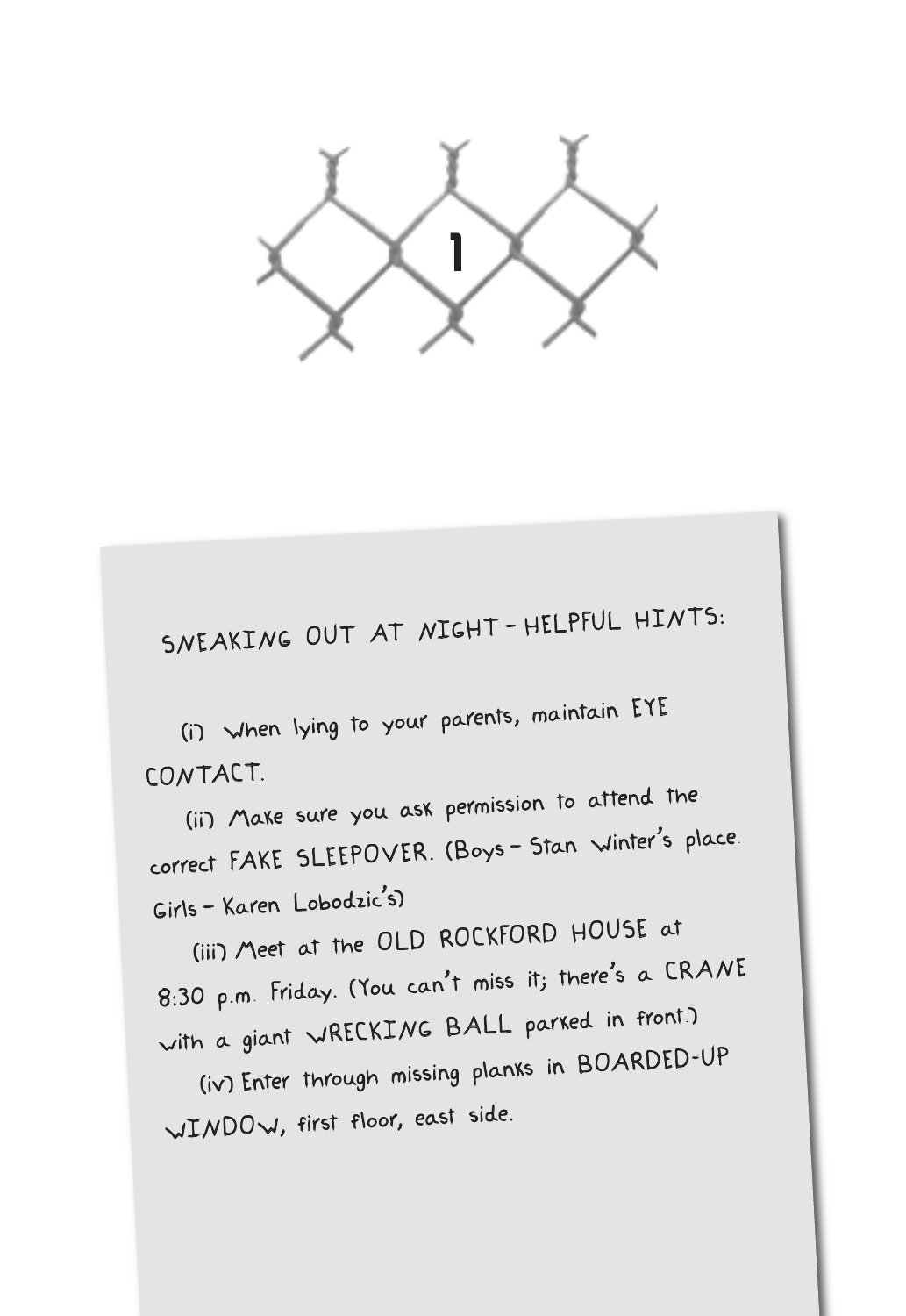The old Rockford house is a CONDEMNED ....<br>BUILDI*N*G that will be demolished TOMORROW MORNING. There will be no beds, no running water, (v) Bring <sup>y</sup>our SLEEPING BAG. Remember: (v) Bring your SLEEPING BAG. Remember: no furniture, no lights, no  $\mathsf{TV} \dots$ 

 $\mathbf{W}^\text{hen a plan came from Griffith Bing,}$  even the tiniest detail had to be perfect. He'd agonized over every fine point and pos sbility. All except one: What if nobody showed up?

"We probably shouldn't have put in the part about no TV," Griffin's friend Ben Slovak said glumly. gluml

Griffin and Ben sat cross-legged on their sleeping bags in what had once been an elegant living room. They were surrounded by shredded drapery, remnants of ancient furnishings, and mounds of dust. All around them, the cavernous old house creaked and groaned with hollow, eerie noises. Outside, a thunderstorm raged.

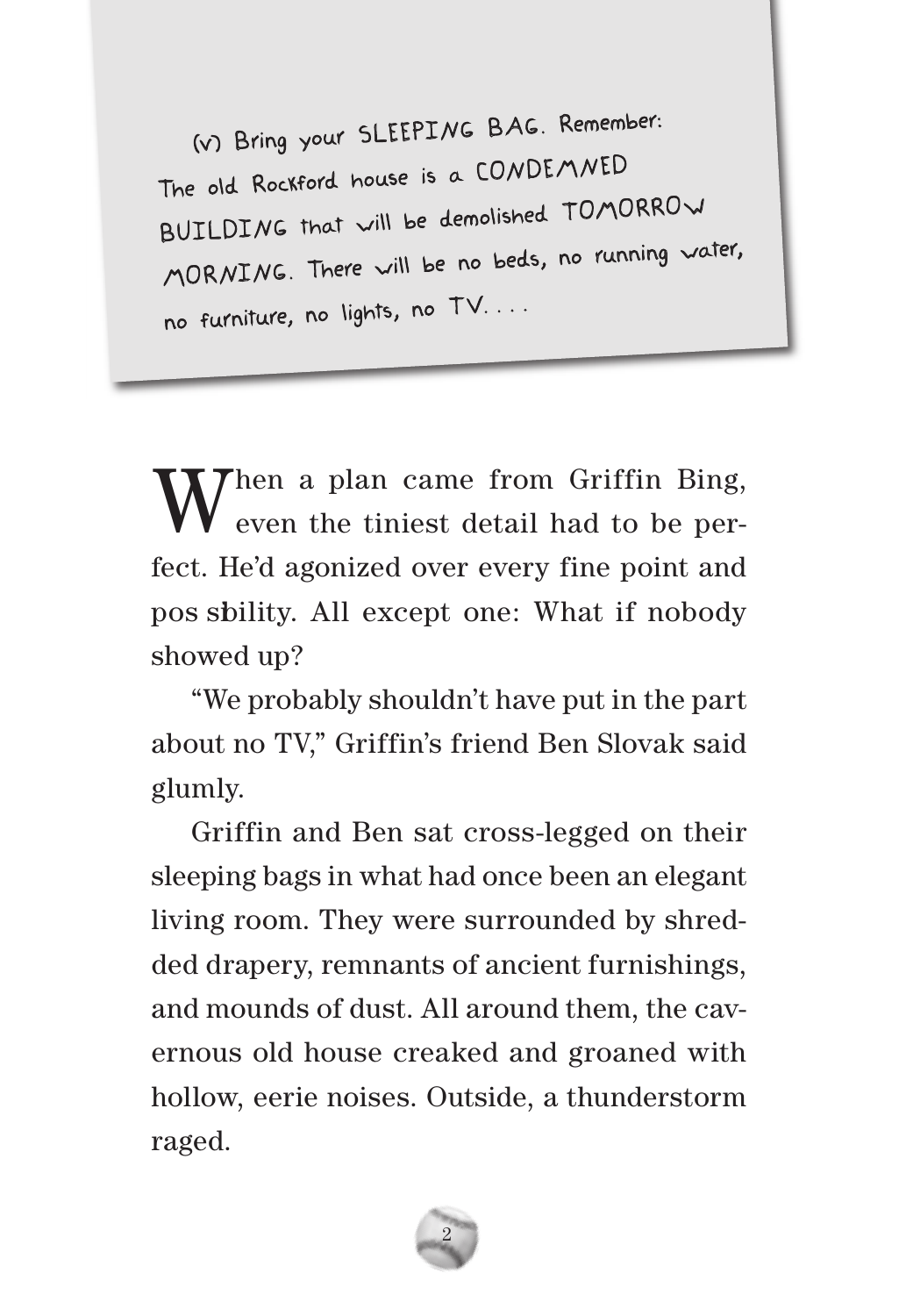Griffin trained the beam of his flashlight on his wristwatch: 10:34 p.m. "I can't believe it," he seethed. "How could we get *nobody*? Twenty-eight people said they were coming!"

"Maybe they're just late," Ben offered lamely.

"Nine o'clock is late. Ten-thirty is a noshow. Don't they have any self-respect? This is like saying it's totally fine for the adults in this town to walk all over us."

Ben would have dearly loved to be No-Show #29. Only loyalty to his best friend had brought him here tonight. "Come on, Griffin," he reasoned. "What difference does it make if two people or two *hundred* people spend the last night in a condemned building? How does that show the adults that we're standing up for our rights? They're never even going to know about it."

"*We'll* know," Griffin said stoutly, sticking out his jaw. "Sometimes you have to prove to yourself that you're more than just a slab of meat under the shrink-wrap in your grocer's

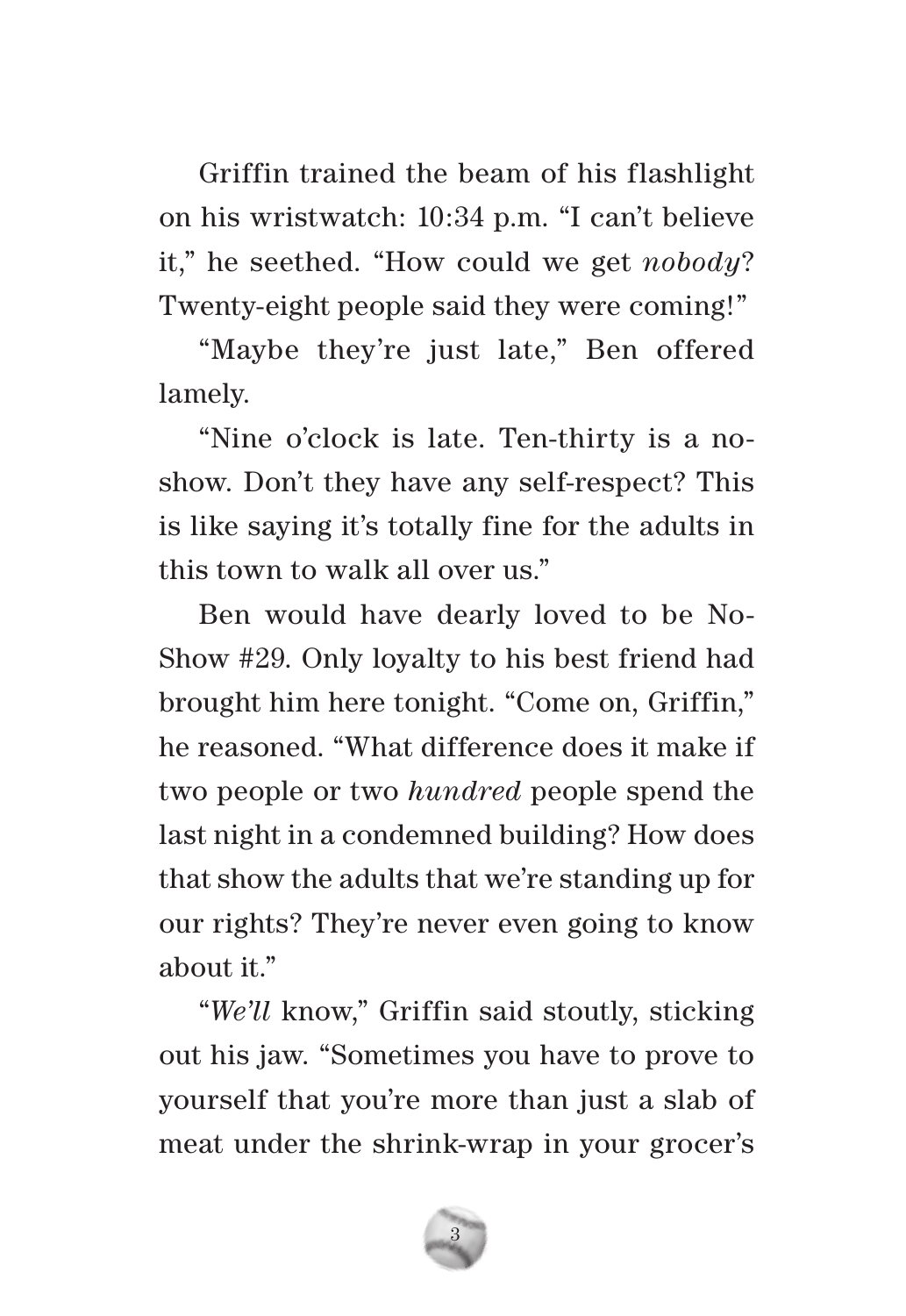freezer. Why do you think I came up with the fake sleepover idea? I wanted to make sure everybody had an excuse to be here. That was the whole point behind the plan."

The plan. Ben groaned inwardly. It was the best thing about Griffin, and also the worst. Griffin Bing was The Man With The Plan.

"Maybe the other kids wanted to come, but they were scared," Ben suggested.

"Of what?" Griffin challenged. "Dust? The rain? A whole night with no TV?"

"This house is supposed to be haunted," Ben insisted. "You know the rumors."

"What rumors?" Griffin scoffed.

"How do you think it got abandoned in the first place? Old Man Rockford was in jail for cutting up his wife with a chain saw — that's what Darren said."

"When's the last time Darren's said anything that's been worth the air it took to blow it out of his big fat head?" Griffin exploded. "He also says he's distantly related to the Rockfords — with no proof whatsoever.

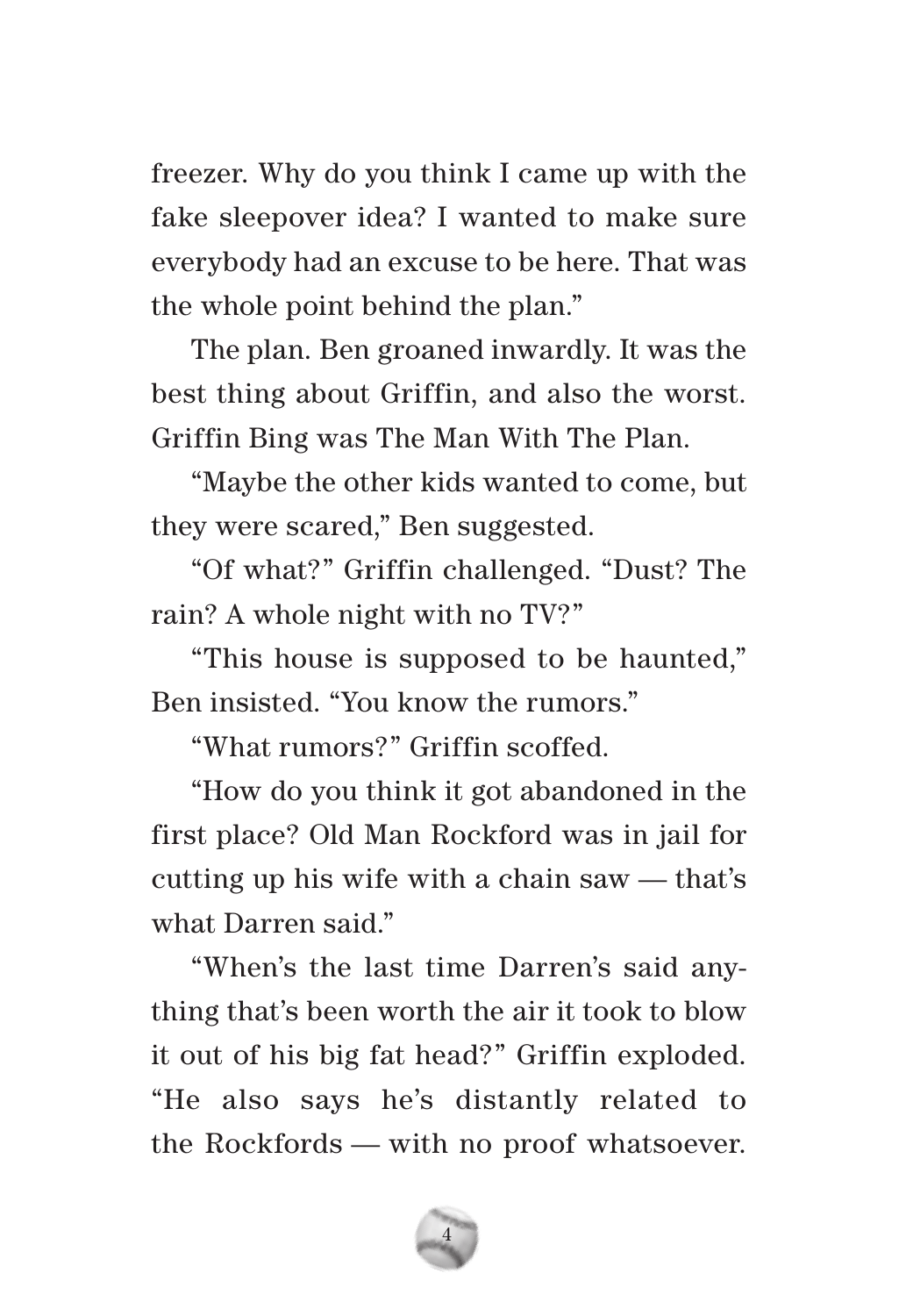Besides, they didn't even have chain saws back in Old Man Rockford's time."

"They had railroads, though," Ben noted. "According to Marcus, the real murder weapon was a railway spike pounded into her skull."

Griffin wasn't buying it. "He's just pulling your chain. You know how he loves messing with people."

"But Pitch doesn't, and you know what she heard? The house is haunted by the spirit of a dog that the old man brought home from Europe after World War One. Or maybe it wasn't a dog."

Griffin rolled his eyes. "Then what was it? A Komodo dragon?"

Ben shrugged. "Nobody knows. But just a few days after it got to town, pets started disappearing. At first it was just little kittens and puppies, but pretty soon full-grown Saint Bernards were vanishing into thin air. And there were bones buried all around the house — only Rockford wasn't feeding his dog any bones."

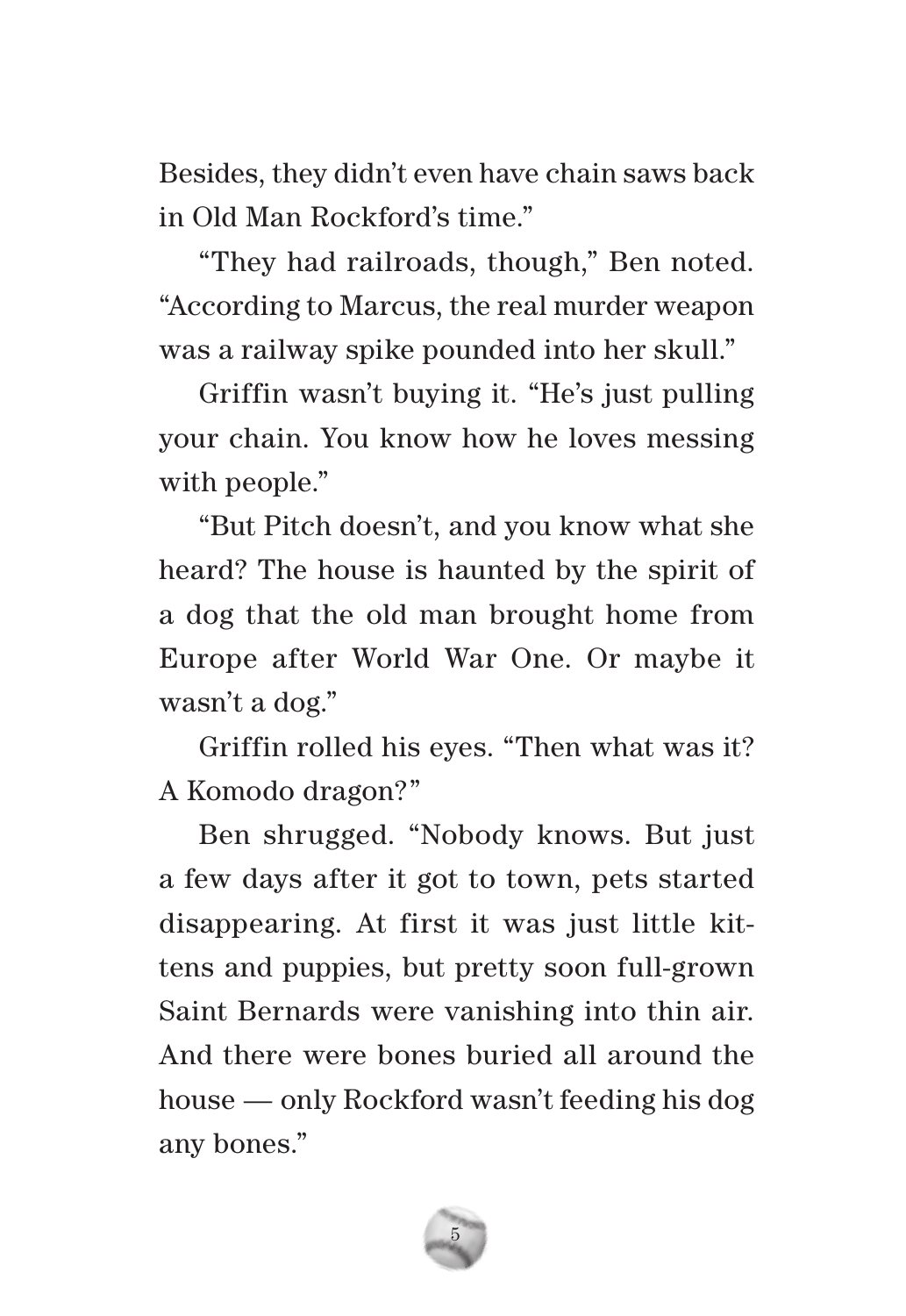A flash of lightning cast strange angular shadows through the boarded-up windows. Ben paused to let his story sink in. "The townspeople took the law into their own hands. They put rat poison inside a big steak and left it on the doorstep. It never occurred to them that if an evil spirit could live inside a dog, it could live inside something else, too — like a house!" He peered around at the shadowed walls, as if expecting to see something supernatural and hideous coming through.

"Oh, come on!" Griffin refused to be shaken. "There's no such thing as a haunted house."

"Well, Marcus heard the same story," Ben said with a sniff.

"No, he didn't," Griffin reminded him. "He heard the one about the railway spike."

"He heard *both*. And so did Savannah. Only in her version, it wasn't a dog. It was a baby."

"Why would the townspeople poison a baby?"

"They didn't. It got carried off by a chicken

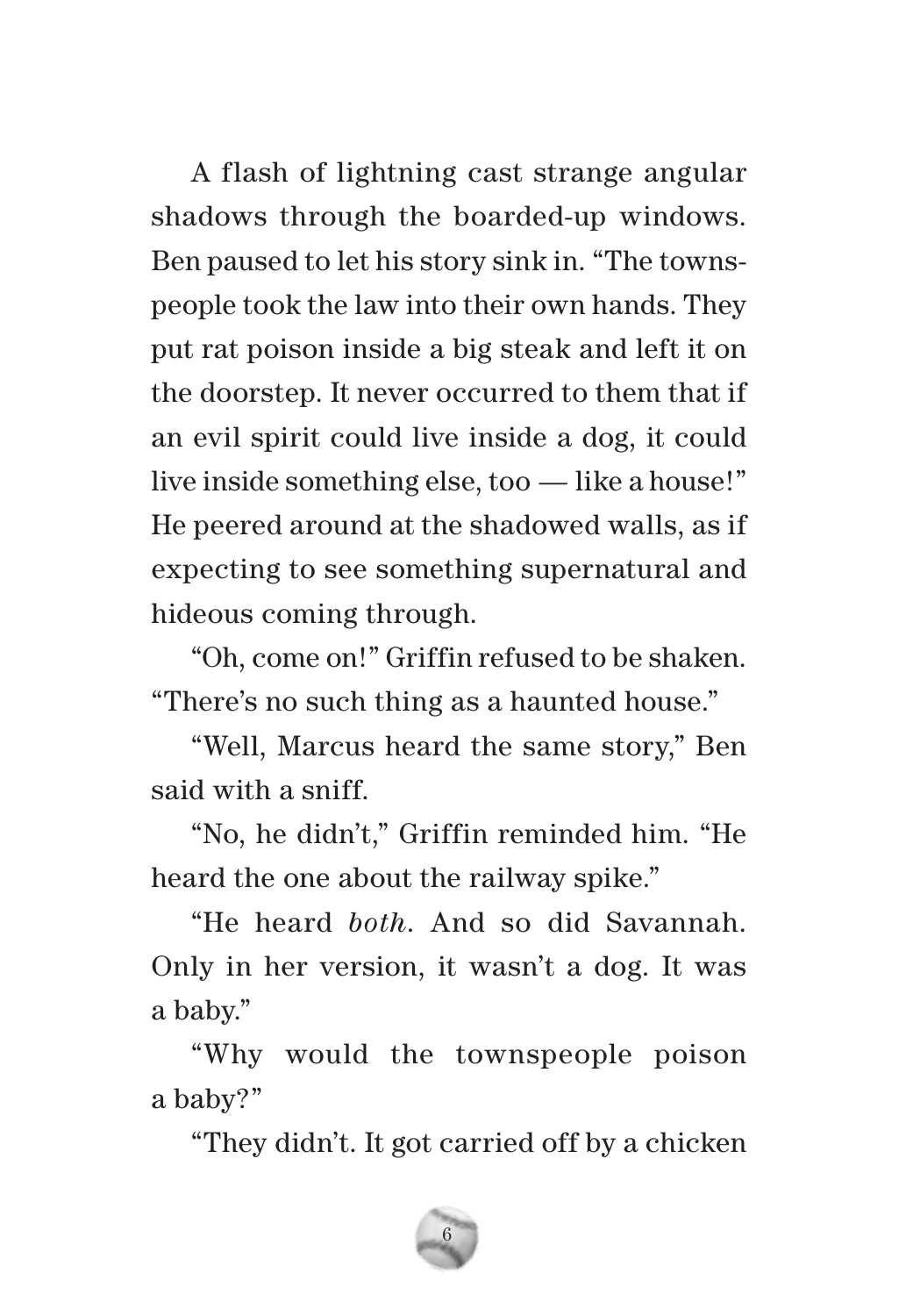hawk. But the baby's ghost put a curse on the house to take back all the years it never got to live. There was this schoolteacher — the first non-Rockford ever to live here. No one saw her again after the day she moved in — or maybe they did. People talked about an old, old woman peering out an attic window. But here's the thing: That schoolteacher was only twenty-three."

A gust of wind blew through the eaves, and an unearthly moaning sound echoed around them. Ben's head retreated turtle-like into his collar, and even Griffin paled a little.

"No offense, Ben, but shut up. You're starting to creep me out." Griffin panned the crumbling walls with his flashlight. "It's almost eleven. Nobody's coming. Gutless wonders."

"It's the railway spike," said Ben nervously. "That's got to be a splitting headache. Literally."

Griffin spread out his bedroll and lay back, standing his flashlight on its base like a miniature floor lamp. "Let's try to get some

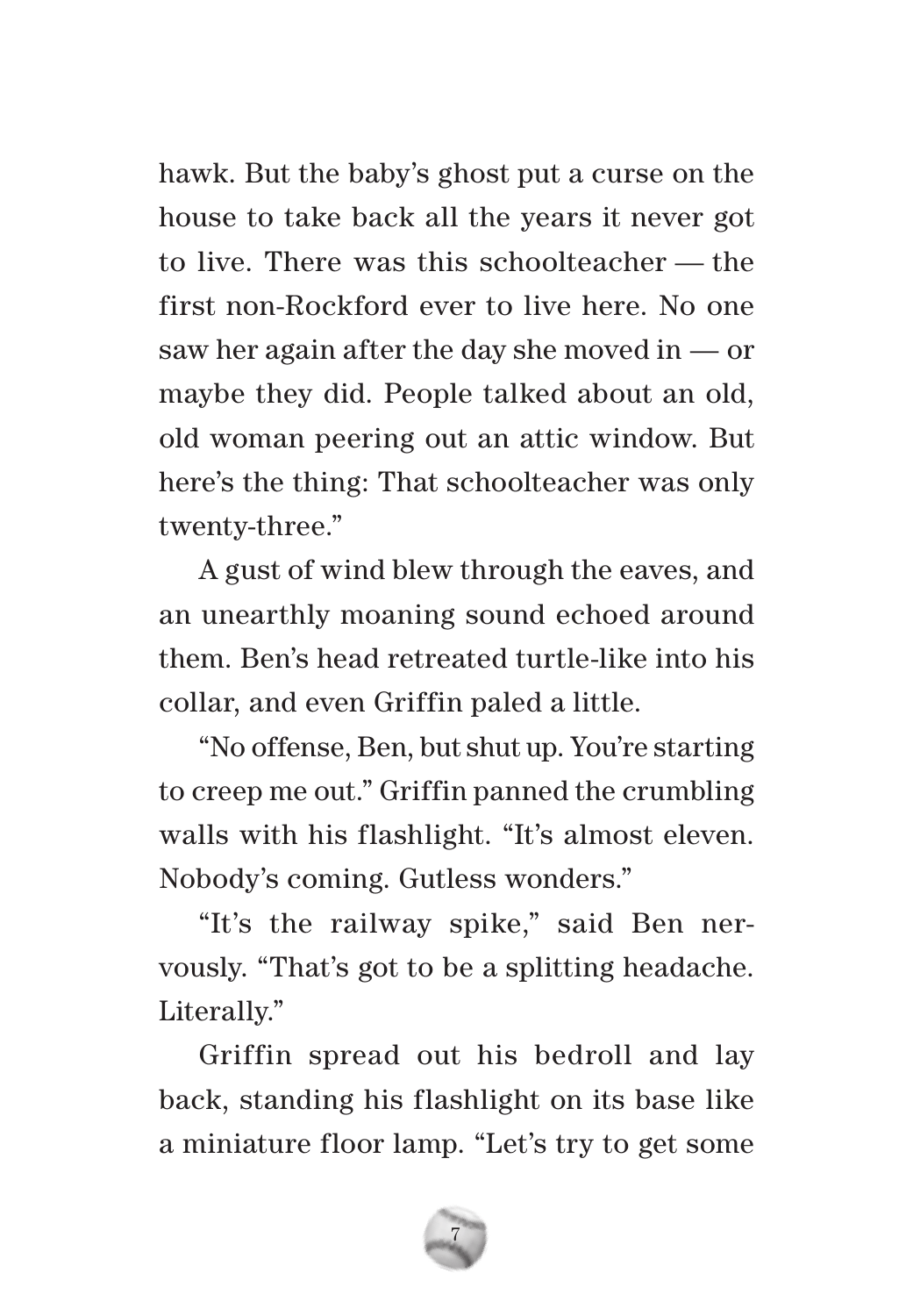sleep. The sooner the sun rises, the sooner we can get out of this rat trap."

"Maybe we can leave now," Ben suggested hopefully. "Since nobody else came, they'll never know that we weren't here all night."

Griffin was horrified. "You mean *back down*?" These two words were not in his vocabulary.

"I don't want my years sucked away by some baby's ghost!"

"There's no such thing!" Griffin exclaimed.

"Who says you have to believe in ghosts to be afraid of them?" Ben challenged. "All right, fine. I'll sleep." He rolled over onto his side, pulling his knees to his chest. "But if I wake up eightyfive years old, you owe me twenty bucks."

"Deal."

They lay there in silence for what seemed like a long time, listening to the machine-gun rhythm of rain on the ancient slate roof.

Griffin stared up at a gaping hole in the ceiling that had once held a chandelier. "I hope you know how much I appreciate this. You're the only kid who had the guts to see it through."